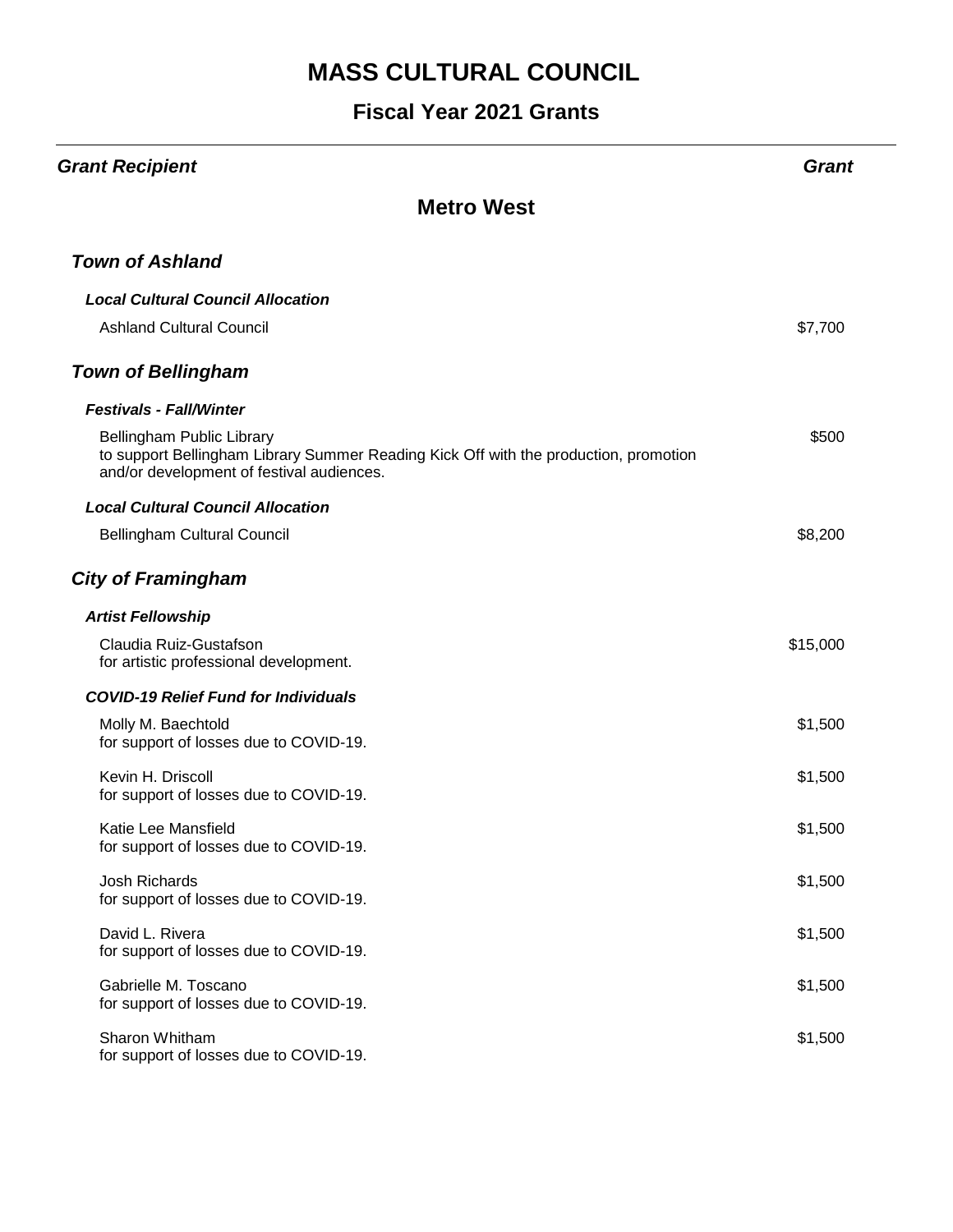### **Fiscal Year 2021 Grants**

| <b>Grant Recipient</b>                                                                                                                                                                                                                                                                                                          | <b>Grant</b> |
|---------------------------------------------------------------------------------------------------------------------------------------------------------------------------------------------------------------------------------------------------------------------------------------------------------------------------------|--------------|
| <b>Cultural Investment Portfolio</b>                                                                                                                                                                                                                                                                                            |              |
| Amazing Things Arts Center, Inc.<br>to support an organizational investment project to provide an organizational assessment,<br>training, and recommended next steps toward becoming a more equitable, anti-racist<br>organization.                                                                                             | \$2,500      |
| Danforth Art Museum at Framingham State<br>to provide education in the visual arts through the museum's collection of American art,<br>exhibitions, museum school and outreach programs in the community.                                                                                                                       | \$15,000     |
| Native Plant Trust, Inc.<br>to conserve and promote the region's native plants to ensure healthy, biologically diverse<br>landscapes.                                                                                                                                                                                           | \$28,300     |
| <b>Cultural Organization Economic Recovery</b>                                                                                                                                                                                                                                                                                  |              |
| Amazing Things Arts Center, Inc.<br>for employee payroll and benefit costs, as documented by the Contractor in the grant<br>application, to support recovery from the negative impact of the coronavirus/COVID-19<br>pandemic.                                                                                                  | \$4,000      |
| Performing Arts Center of Metrowest<br>for employee payroll and benefit costs or current mortgage payments, mortgage interest or<br>rent or utilities or general operations, as documented by the Contractor in the grant<br>application, to support recovery from the negative impact of the coronavirus/COVID-19<br>pandemic. | \$57,000     |
| <b>Festivals - Fall/Winter</b>                                                                                                                                                                                                                                                                                                  |              |
| Amazing Things Arts Center, Inc.<br>to support Passage with the production, promotion and/or development of festival<br>audiences.                                                                                                                                                                                              | \$500        |
| <b>Gaming Mitigation</b>                                                                                                                                                                                                                                                                                                        |              |
| Amazing Things Arts Center, Inc.<br>to mitigate operation of gaming facilities that threaten the sustainability of non-profit and<br>municipal performing arts centers in Massachusetts by providing capital to preserve their<br>ability to compete in an unbalanced marketplace.                                              | \$1,000      |
| <b>Local Cultural Council Allocation</b>                                                                                                                                                                                                                                                                                        |              |
| Framingham Cultural Council                                                                                                                                                                                                                                                                                                     | \$33,800     |
| <b>Massachusetts Cultural Districts Initiative</b>                                                                                                                                                                                                                                                                              |              |
| Framingham Centre Common Cultural Dist.<br>to design and implement a lighting plan for the district.                                                                                                                                                                                                                            | \$7,500      |
| <b>Town of Franklin</b>                                                                                                                                                                                                                                                                                                         |              |
| <b>COVID-19 Relief Fund for Individuals</b>                                                                                                                                                                                                                                                                                     |              |

| Seosamh Lily                           |  |  |
|----------------------------------------|--|--|
| for support of losses due to COVID-19. |  |  |

\$1,500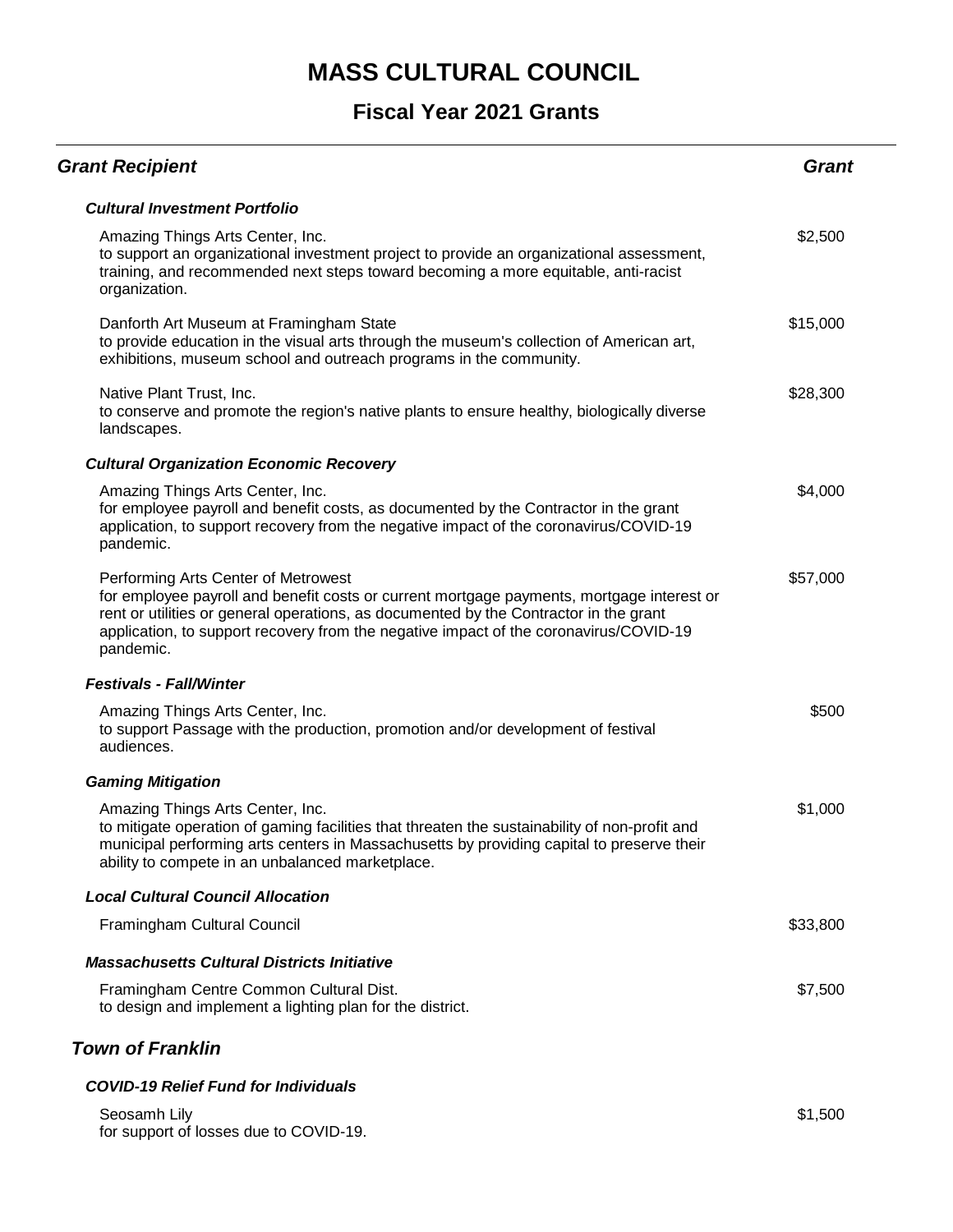| <b>Grant Recipient</b>                                                                                                                                                                                                                                                                               | <b>Grant</b> |
|------------------------------------------------------------------------------------------------------------------------------------------------------------------------------------------------------------------------------------------------------------------------------------------------------|--------------|
| Kelsey London<br>for support of losses due to COVID-19.                                                                                                                                                                                                                                              | \$1,500      |
| Raymond Tarantola<br>for support of losses due to COVID-19.                                                                                                                                                                                                                                          | \$1,500      |
| Matthew W. Zajac<br>for support of losses due to COVID-19.                                                                                                                                                                                                                                           | \$1,500      |
| <b>Cultural Investment Portfolio</b>                                                                                                                                                                                                                                                                 |              |
| Franklin Performing Arts Company, Inc.<br>to celebrate Pride Month with a weekend of activities including a star-studded Pride concert,<br>master classes celebrating LGBTQIA+ artists, and a student forum focused on empowering<br>young artists to become advocates for inclusion and acceptance. | \$2,500      |
| <b>Festivals - Fall/Winter</b>                                                                                                                                                                                                                                                                       |              |
| <b>Franklin Cultural District</b><br>to support Franklin Arts Celebration (ArtWalk) with the production, promotion and/or<br>development of festival audiences.                                                                                                                                      | \$500        |
| <b>Gaming Mitigation</b>                                                                                                                                                                                                                                                                             |              |
| Franklin Performing Arts Company, Inc.<br>to mitigate operation of gaming facilities that threaten the sustainability of non-profit and<br>municipal performing arts centers in Massachusetts by providing capital to preserve their<br>ability to compete in an unbalanced marketplace.             | \$12,101     |
| <b>Local Cultural Council Allocation</b>                                                                                                                                                                                                                                                             |              |
| <b>Franklin Cultural Council</b>                                                                                                                                                                                                                                                                     | \$13,100     |
| <b>Massachusetts Cultural Districts Initiative</b>                                                                                                                                                                                                                                                   |              |
| <b>Franklin Cultural District</b><br>to develop a seasonal Arts Celebration featuring our local artists, performers, and<br>businesses.                                                                                                                                                              | \$7,500      |
| <b>Town of Holliston</b>                                                                                                                                                                                                                                                                             |              |
| <b>COVID-19 Relief Fund for Individuals</b>                                                                                                                                                                                                                                                          |              |
| Jeff David Adelberg<br>for support of losses due to COVID-19.                                                                                                                                                                                                                                        | \$1,500      |
| Anna M. Freitas<br>for support of losses due to COVID-19.                                                                                                                                                                                                                                            | \$1,500      |
| <b>Local Cultural Council Allocation</b>                                                                                                                                                                                                                                                             |              |
| <b>Holliston Cultural Council</b>                                                                                                                                                                                                                                                                    | \$6,800      |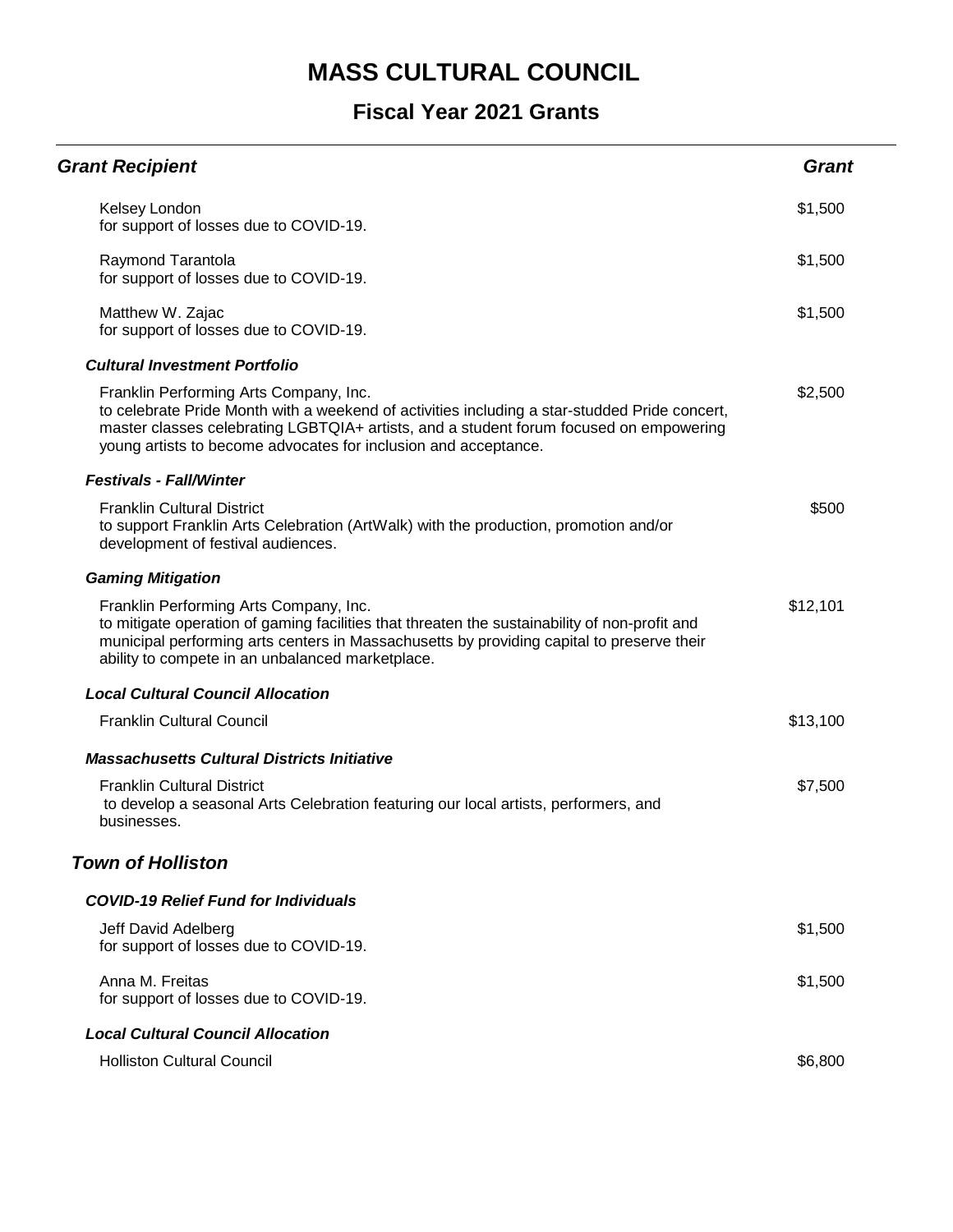| <b>Grant Recipient</b>                                                                                                                                                                                    | Grant     |
|-----------------------------------------------------------------------------------------------------------------------------------------------------------------------------------------------------------|-----------|
| <b>Town of Hopedale</b>                                                                                                                                                                                   |           |
| <b>Local Cultural Council Allocation</b>                                                                                                                                                                  |           |
| Hopedale Cultural Council                                                                                                                                                                                 | \$5,600   |
| <b>Town of Hopkinton</b>                                                                                                                                                                                  |           |
| <b>Cultural Investment Portfolio</b>                                                                                                                                                                      |           |
| Hopkinton Center for the Arts<br>to engage the greater MetroWest community in the exploration, enjoyment, and support of<br>the arts through multidisciplinary programming.                               | \$3,500   |
| <b>Local Cultural Council Allocation</b>                                                                                                                                                                  |           |
| <b>Hopkinton Cultural Council</b>                                                                                                                                                                         | \$6,600   |
| <b>Town of Hudson</b>                                                                                                                                                                                     |           |
| <b>COVID-19 Relief Fund for Individuals</b>                                                                                                                                                               |           |
| Dimitar Krastev<br>for support of losses due to COVID-19.                                                                                                                                                 | \$1,500   |
| Nadejda Krasteva<br>for support of losses due to COVID-19.                                                                                                                                                | \$1,500   |
| <b>Cultural Facilities Fund</b>                                                                                                                                                                           |           |
| Hudson Cultural Alliance, Inc.<br>for the purchase of the former National Guard Armory in downtown Hudson, in order to<br>renovate and re-purpose it as a regional Performance and Community Arts Center. | \$200,000 |
| <b>Festivals - Fall/Winter</b>                                                                                                                                                                            |           |
| Hudson Downtown Business Improvement<br>to support ArtsFest Hudson with the production, promotion and/or development of festival<br>audiences.                                                            | \$500     |
| <b>Local Cultural Council Allocation</b>                                                                                                                                                                  |           |
| <b>Hudson Cultural Council</b>                                                                                                                                                                            | \$9,900   |
| <b>City of Marlborough</b>                                                                                                                                                                                |           |
| <b>COVID-19 Relief Fund for Individuals</b>                                                                                                                                                               |           |
| <b>April Hall</b><br>for support of losses due to COVID-19.                                                                                                                                               | \$1,500   |
| Peter K. Kovacs<br>for support of losses due to COVID-19.                                                                                                                                                 | \$1,500   |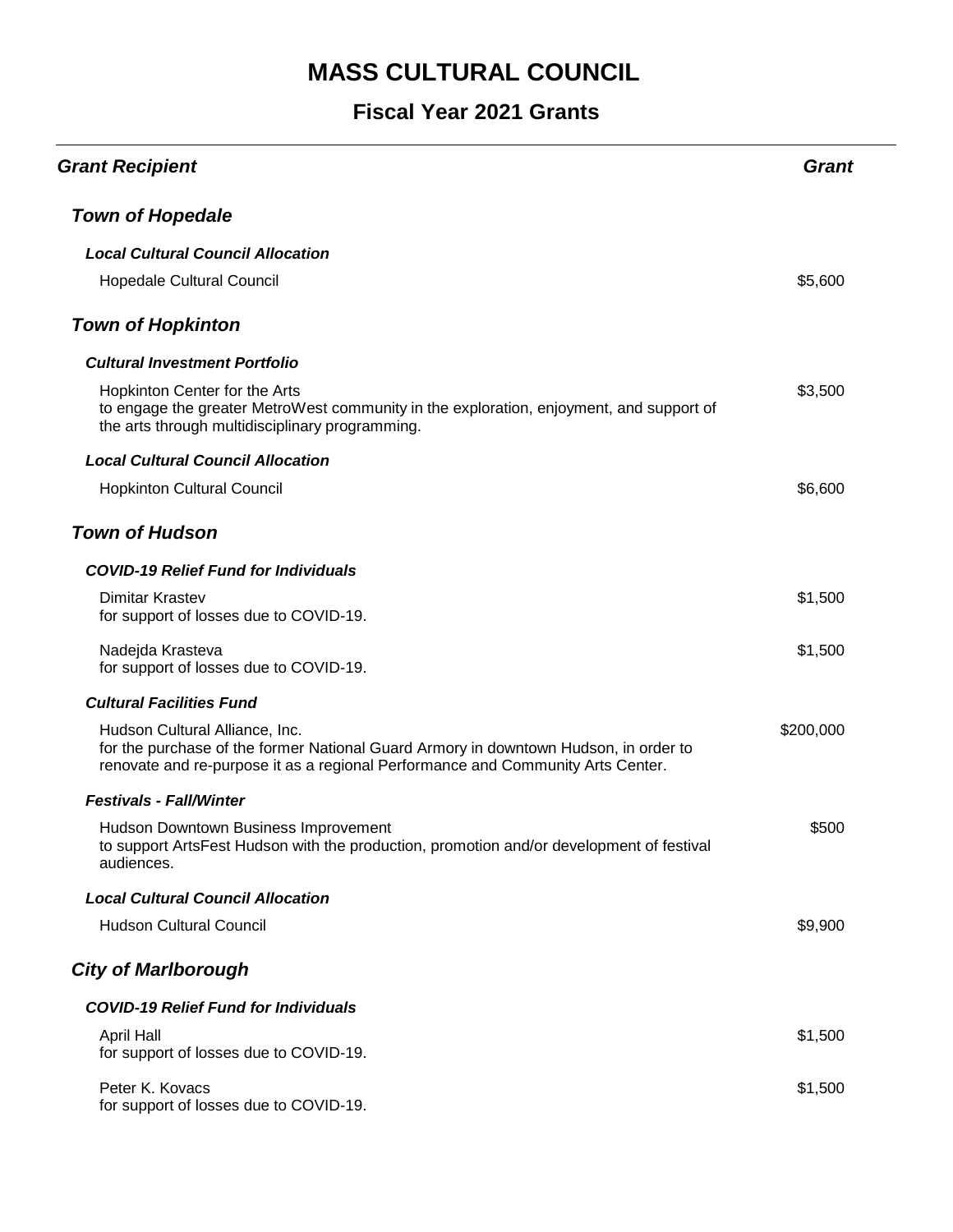| <b>Grant Recipient</b>                                                                                                                                                        | <b>Grant</b> |
|-------------------------------------------------------------------------------------------------------------------------------------------------------------------------------|--------------|
| Marisa N. Panos<br>for support of losses due to COVID-19.                                                                                                                     | \$1,500      |
| <b>Local Cultural Council Allocation</b>                                                                                                                                      |              |
| Marlborough Cultural Council                                                                                                                                                  | \$17,300     |
| <b>Massachusetts Cultural Districts Initiative</b>                                                                                                                            |              |
| Marlborough Downtown Village Cult. Dist.<br>to promote local artists and offer a setting for them to perform and showcase their art.                                          | \$7,500      |
| <b>STARS Residency</b>                                                                                                                                                        |              |
| Francis J. Kane Elementary School<br>for a fully remote school residency with Science & Engineering Education Development<br>(SEED, Inc.) in hands-on chemistry.              | \$5,000      |
| <b>Town of Medway</b>                                                                                                                                                         |              |
| <b>COVID-19 Relief Fund for Individuals</b>                                                                                                                                   |              |
| Jeffrey A. Bluhm<br>for support of losses due to COVID-19.                                                                                                                    | \$1,500      |
| Peter Mill<br>for support of losses due to COVID-19.                                                                                                                          | \$1,500      |
| <b>Local Cultural Council Allocation</b>                                                                                                                                      |              |
| <b>Medway Cultural Council</b>                                                                                                                                                | \$6,800      |
| <b>Town of Milford</b>                                                                                                                                                        |              |
| <b>Festivals - Fall/Winter</b>                                                                                                                                                |              |
| Milford War Memorial Revitalization<br>to support Draper Memorial Park Revitalization Celebration with the production, promotion<br>and/or development of festival audiences. | \$500        |
| <b>Local Cultural Council Allocation</b>                                                                                                                                      |              |
| <b>Milford Cultural Council</b>                                                                                                                                               | \$15,800     |
| <b>Town of Millis</b>                                                                                                                                                         |              |
| <b>COVID-19 Relief Fund for Individuals</b>                                                                                                                                   |              |
| Jacob Litoff<br>for support of losses due to COVID-19.                                                                                                                        | \$1,500      |
| <b>Local Cultural Council Allocation</b>                                                                                                                                      |              |
| <b>Millis Cultural Council</b>                                                                                                                                                | \$6,000      |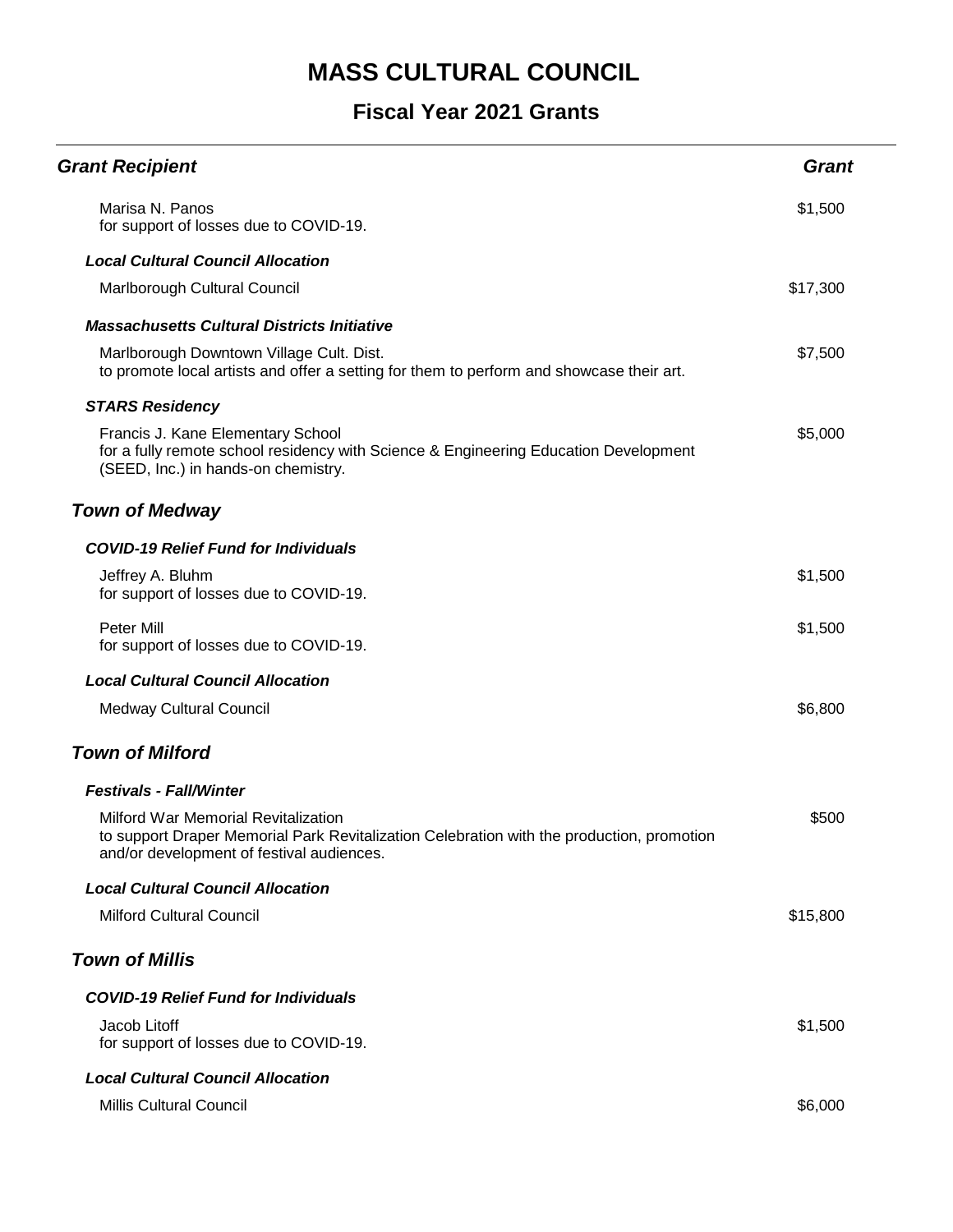| <b>Grant Recipient</b>                                                                                                                                                                                                                                                                                  | <b>Grant</b> |
|---------------------------------------------------------------------------------------------------------------------------------------------------------------------------------------------------------------------------------------------------------------------------------------------------------|--------------|
| <b>Town of Natick</b>                                                                                                                                                                                                                                                                                   |              |
| <b>COVID-19 Relief Fund for Individuals</b>                                                                                                                                                                                                                                                             |              |
| Livia Mosanu<br>for support of losses due to COVID-19.                                                                                                                                                                                                                                                  | \$1,500      |
| David S. Polansky<br>for support of losses due to COVID-19.                                                                                                                                                                                                                                             | \$1,500      |
| Daniel Ryan<br>for support of losses due to COVID-19.                                                                                                                                                                                                                                                   | \$1,500      |
| Suzanne Stumpf<br>for support of losses due to COVID-19.                                                                                                                                                                                                                                                | \$1,500      |
| Peter R. Zay<br>for support of losses due to COVID-19.                                                                                                                                                                                                                                                  | \$1,500      |
| <b>Cultural Investment Portfolio</b>                                                                                                                                                                                                                                                                    |              |
| Sound & Spirit, Inc.<br>to support "Thankful," a virtual choir experience.                                                                                                                                                                                                                              | \$2,500      |
| SPARK Kindness, Inc.<br>to support the creation and programming for a permanent Little Free Library of diverse<br>books at a community playground, and a related free program for youth and families to<br>foster belonging, empathy and connection through children's literature and art.              | \$2,500      |
| <b>Festivals - Fall/Winter</b>                                                                                                                                                                                                                                                                          |              |
| Natick Center Associates, Inc.<br>to support ArtWalk with the production, promotion and/or development of festival audiences.                                                                                                                                                                           | \$500        |
| <b>Gaming Mitigation</b>                                                                                                                                                                                                                                                                                |              |
| The Center for Arts in Natick, Inc.<br>to mitigate operation of gaming facilities that threaten the sustainability of non-profit and<br>municipal performing arts centers in Massachusetts by providing capital to preserve their<br>ability to compete in an unbalanced marketplace.                   | \$39,412     |
| <b>Local Cultural Council Allocation</b>                                                                                                                                                                                                                                                                |              |
| <b>Natick Cultural Council</b>                                                                                                                                                                                                                                                                          | \$11,000     |
| <b>Massachusetts Cultural Districts Initiative</b>                                                                                                                                                                                                                                                      |              |
| <b>Natick Center Cultural District</b><br>to produce and host a series of events such as Natick ArtWeek, Art in Bloom, Small<br>Business Sidewalk Sales as well a networking event for women entrepreneurs to highlight<br>the artists and small businesses that make Natick Center unique and vibrant. | \$7,500      |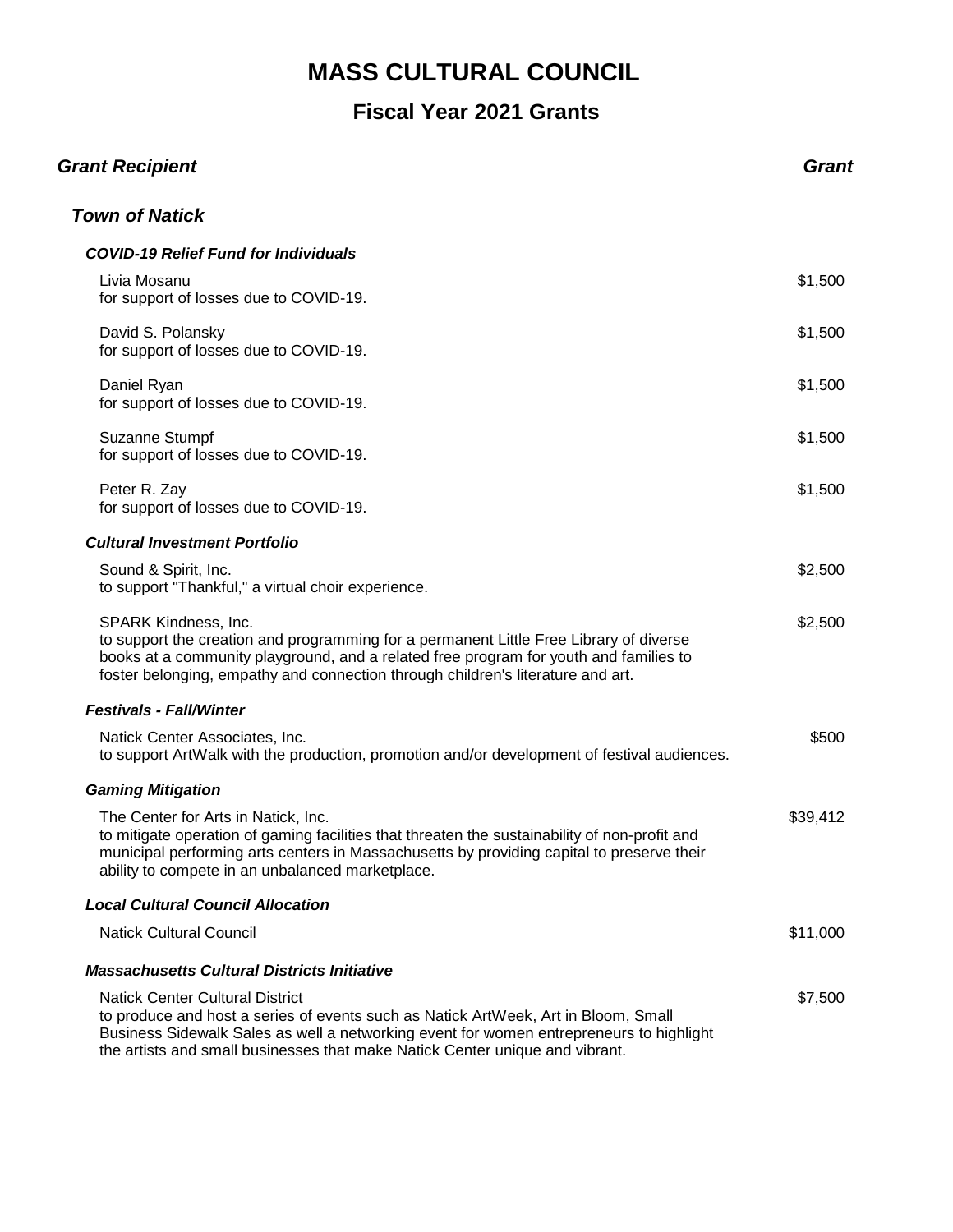| <b>Grant Recipient</b>                                                                                                                                          | <b>Grant</b> |
|-----------------------------------------------------------------------------------------------------------------------------------------------------------------|--------------|
| <b>Town of Northborough</b>                                                                                                                                     |              |
| <b>COVID-19 Relief Fund for Individuals</b>                                                                                                                     |              |
| Kyle Champeon<br>for support of losses due to COVID-19.                                                                                                         | \$1,500      |
| Riley J. Feeney<br>for support of losses due to COVID-19.                                                                                                       | \$1,500      |
| Joseph P. Halko<br>for support of losses due to COVID-19.                                                                                                       | \$1,500      |
| Patrick S. Watkins<br>for support of losses due to COVID-19.                                                                                                    | \$1,500      |
| <b>Local Cultural Council Allocation</b>                                                                                                                        |              |
| Northborough Cultural Council                                                                                                                                   | \$6,500      |
| <b>Town of Sherborn</b>                                                                                                                                         |              |
| <b>Local Cultural Council Allocation</b>                                                                                                                        |              |
| <b>Sherborn Arts Council</b>                                                                                                                                    | \$4,900      |
| <b>Town of Southborough</b>                                                                                                                                     |              |
| <b>Cultural Investment Portfolio</b>                                                                                                                            |              |
| Southborough Library<br>to support "Crafternoons" an afterschool series of arts and crafts programs for children<br>ages 10 and up at the Southborough Library. | \$2,500      |
| <b>Local Cultural Council Allocation</b>                                                                                                                        |              |
| Southborough Cultural Arts Council                                                                                                                              | \$5,400      |
| <b>Town of Sudbury</b>                                                                                                                                          |              |
| <b>Local Cultural Council Allocation</b>                                                                                                                        |              |
| <b>Sudbury Cultural Council</b>                                                                                                                                 | \$6,500      |
| <b>Town of Wayland</b>                                                                                                                                          |              |
| <b>Cultural Investment Portfolio</b>                                                                                                                            |              |
| Golden Tones, Inc.<br>to practice and provide enriching entertainment for senior citizen facilities, schools, faith<br>communities, and public events.          | \$4,500      |